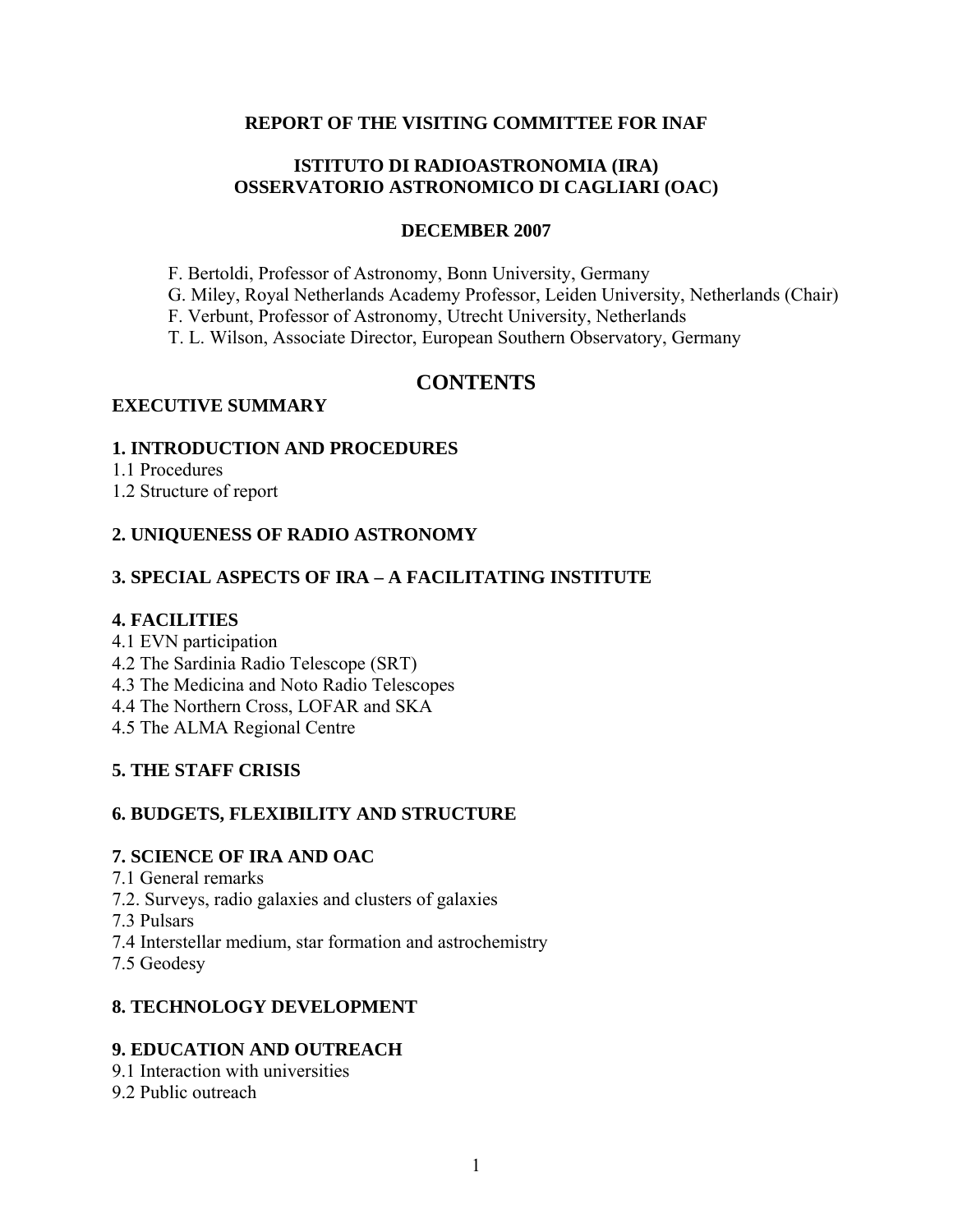### **EXECUTIVE SUMMARY**

Both institutes are performing outstandingly, within the contraints of the structures in which they operate. IRA differs from INAF's other institutes in that it is the sole Italian facilitating organisation for Italian metre and centimetre-wave radio astronomy, a unique band for studying several fundamental constituents of the Universe. The role of IRA is therefore comparable to that of ESO for Italian optical, infrared and millimetre astronomy and ASI for Italian space astronomy.

Our main conclusion is that as a normal research institute within an underfinanced INAF, the IRA cannot remain competitive on the long term with organisations that facilitate radio astronomy in other countries. The lack of autonomy, coupled with the decrease of funding and failure to hire new scientific staff since 2001 make it impossible to set priorities and plan for the future. The crisis in staffing is exacerbated by (i) an archaic centralised national hiring system that takes no account of the need for succession planning to provide continuity in expertise, (ii) poor salaries and (iii) difficulty in obtaining promotion for engineers as well as for scientists. We therefore regard the decision to move IRA from a structure within the National Research Council (CNR) to a structure within INAF as flawed.

*We urge INAF to develop IRA as a semi-autonomous structure, recognising it as the facilitating institute for Italian radio astronomy.* ASTRON in the Netherlands, the Australian National Telescope Facility (ATNF) in Australia and the National Radio Astronomy Observatory (NRAO) in the U.S. are all appropriate models for such a structure. *It is essential that the new entity be provided with a stable long-term budget for operation, research and development.* Continuing the status quo will have the consequence that Italian radio astronomy will become increasingly uncompetitive internationally. However, in an autonomous structure that is properly supported, IRA can continue to prosper and excel as a leading organisation in European and world-wide radio astronomy.

Provided such an autonomous structure with a stable integral budget is established, IRA should be invited to take the lead in developing a prioritized long-term strategic plan for Italian radio astronomy. There should be strong involvement by the external radio astronomical community in preparing such a plan.

We make several remarks and recommendations pertaining to the Italian radio astronomical facilities.

\* IRA plays a prominent national and international role in VLBI. There are several excellent reasons why support of this activity should continue.

\* We are surprised that as yet no organisational structure is in place for managing the Sardinia Radio Telescope, after it has been commissioned in 2009 and we are very concerned that there is also no plan for SRT operation after this time. *INAF must quickly resolve the uncertainty in the long-term organizational structure of the SRT and ensure that an operational plan for managing the SRT is developed within the next few months.* We discuss aspects of such an organisational structure in Section 4.2. The system adopted should be clearly defined and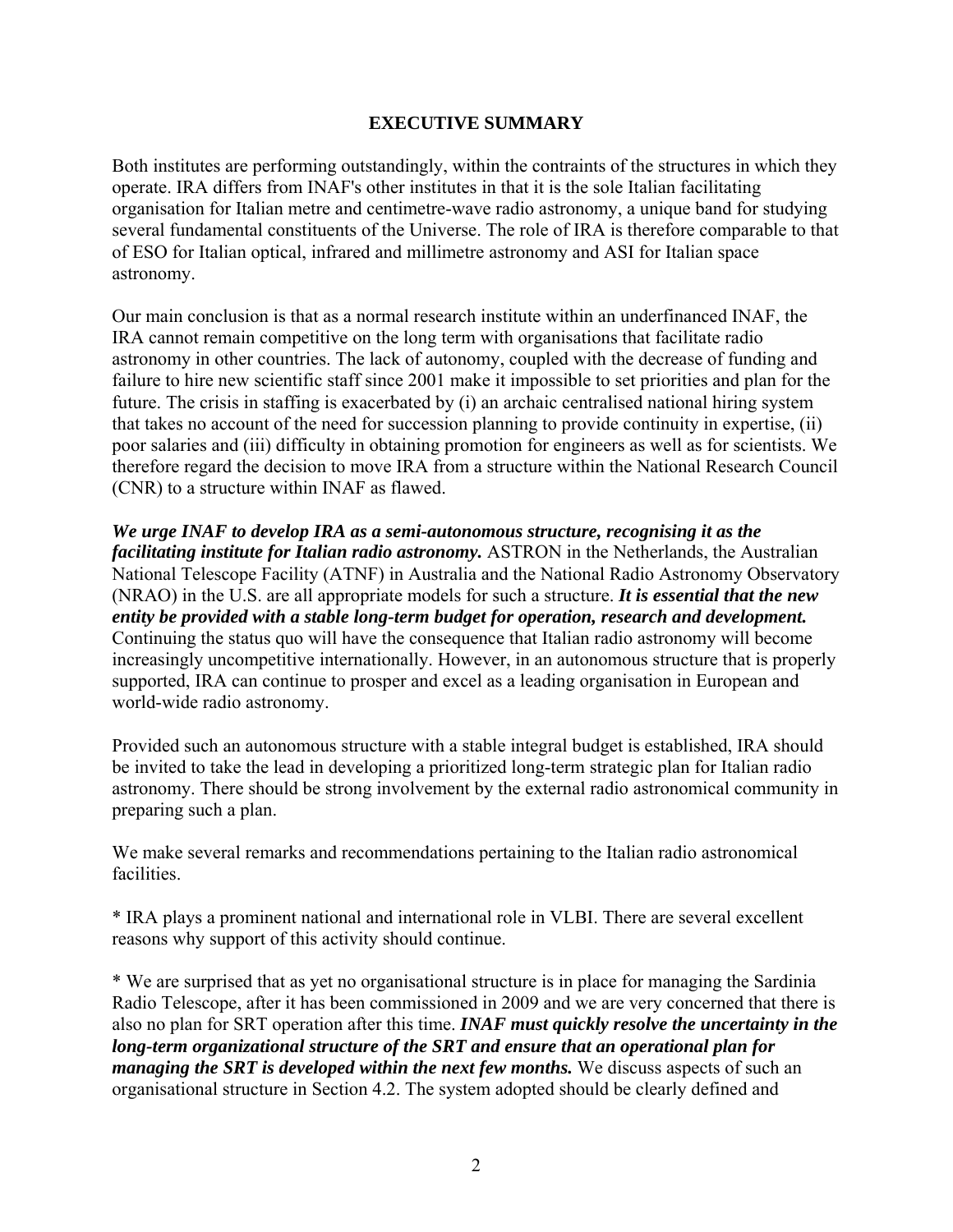streamlined to maximise efficiency of operation and minimise interfaces between participating organisations. We are not competent to judge the need to take account of possible regional sensitivities in the SRT organisation.

Regarding receiver development for the SRT, we recommend that the highest priority should be constructing single-beam receivers for VLBI and pulsar timing. Development of additional multibeam systems at frequencies > 20 GHz should await an evaluation of the high-frequency performance of the telescope and its site.

\* The Medicina and Noto telescopes are important elements in the EVN. We therefore recommend that the operation of the Noto Telescope as a VLBI element be supported. In view of the budget problems and the need to support the operation of the SRT, we also suggest that single-dish operation of this telescope should be continued only if external funds can be found**.** 

\* IRA is presently involved in several scientific and technological activities in preparation for SKA, including participation in LOFAR, an array that is now expanding to European dimensions. There is also the participation in scientific exploitation of the Atacama Large Millimeter/sub-mm Array (ALMA) via the ALMA Regional Centre (ARC) being established in IRA Bologna for all Italy. It is crucial for the long-term future of radio astronomy in Italy that these activities be supported properly and strengthened.

*We were impressed by the high quality of the scientific and technical staffs of both institutes.*  In spite of the staffing and budget problems, *the productivity of both IRA and the OAC has been very high.* Members of the IRA and OAC scientific staff are international leaders in several important branches of astrophysics and have been invited to give many reviews. The engineering staffs at both institutes are innovative and enthusiastic and are participating in several cuttingedge technological developments. We note that whereas there is a severe lack of junior staff researchers at Bologna, there is a lack of senior staff scientists at Cagliari.

Finally, we remark that public outreach is extremely important in exploiting the unique aspects of astronomy for educational, social and cultural goals. Outreach is also an important tool that can strengthen national advocacy for astronomy and the visibility of INAF. Both institutes are doing an excellent job in outreach activities with extremely limited resources. We hope that INAF will be able to strengthen outreach activities at both institutes.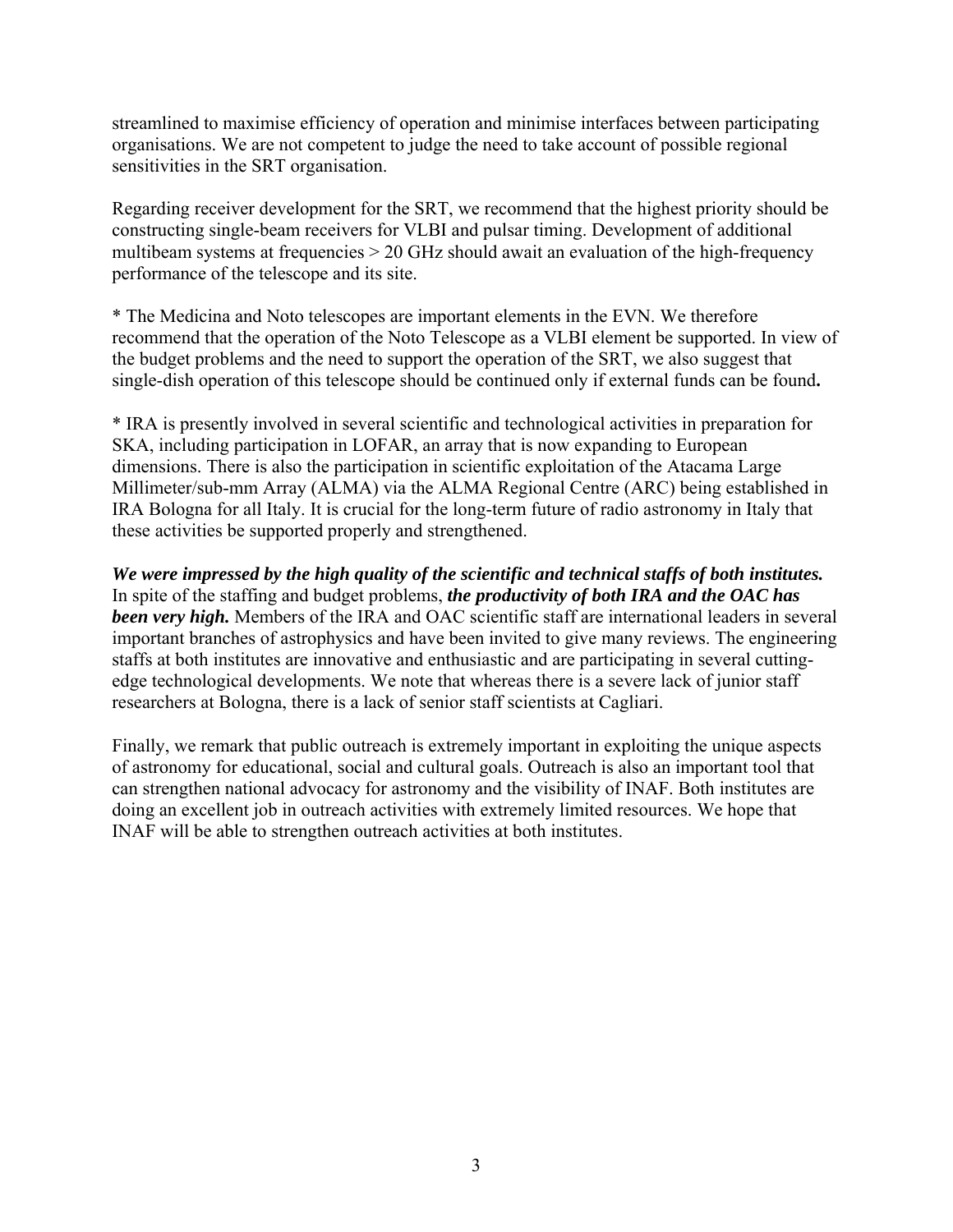## **1. INTRODUCTION**

**1.1. Procedures.** The Visiting Committee met at the Bologna Headquarters of the Istituto di Radioastronomia (IRA) from the afternoon of 26 to 29 November 2007. The first three days were devoted to an evaluation of IRA. The Osservatorio Astronomico di Cagliari (OAC) was reviewed on the fourth.

During the visit we attended 23 presentations and conducted confidential personal and group interviews with members of the staff. These interviews involved scientific and engineering staff at all levels of both organizations stationed at Bologna, Firenze, Noto and Cagliari. On the afternoon of 28 November we visited the Medicina facilities of IRA and viewed the technical laboratories and visitor centre.

Organization of the visits was a substantial amount of work for many IRA and OAC staff. We are grateful to the Directors and to all those involved for this preparation and thank the IRA staff for their outstanding hospitality. Although about 20 members of the scientific and technical staff were flown from the OAC to Bologna for our visit, this cannot replace the usefulness of a personal visit to the institute. Similarly, our impressions of the IRA departments at Noto and Firenze are based on interactions with the relevant staff and miss first-hand knowledge afforded by site visits.

**1.2 Structure of Report.** Although the research of IRA and the OAC are both predominantly in the field of radio astronomy, the two institutes differ considerably in scope (see Section 3) and size. Most of our report will deal with the much larger IRA. After discussing the facilitating role of IRA (Section 3), this report will deal first with facilities (Section 4). Particular attention is given to the Sardinia Radio Telescope, whose construction involves work by both institutes (Section 4.2). We then address the staffing situation (Section 5), and the structures and budgets, (Section 6). In our view, the problems in these areas have resulted in a crisis that is severely damaging to IRA and to radio astronomy in Italy. We discuss the scientific and technological aspects of the institutes in Sections 7 and 8. Education and public outreach are covered in Section 9.

The report concentrates on the specific problems facing Italian radio astronomy and IRA. Other INAF visiting committees will undoubtedly address problems that are generic to INAF research institutes, such as the shortage of research funding for postdocs and PhD students and their poor salaries.

*Our main conclusion* is that, given the structure in which they must operate, both institutes are performing excellently. However, in its present form, as a normal research institute within an underfinanced INAF, IRA cannot remain competitive with organisations that facilitate radio astronomy in other countries unless conditions are improved.

*We urge INAF to develop IRA as an autonomous or semi-autonomous structure* either within or outside INAF, recognising it as the facilitating institute for Italian radio astronomy. *A*STRON in the Netherlands, the ATNF in Australia and the NRAO in the U.S. are all appropriate models for such a structure. It is essential that the new entity be provided *with a stable long-term budget*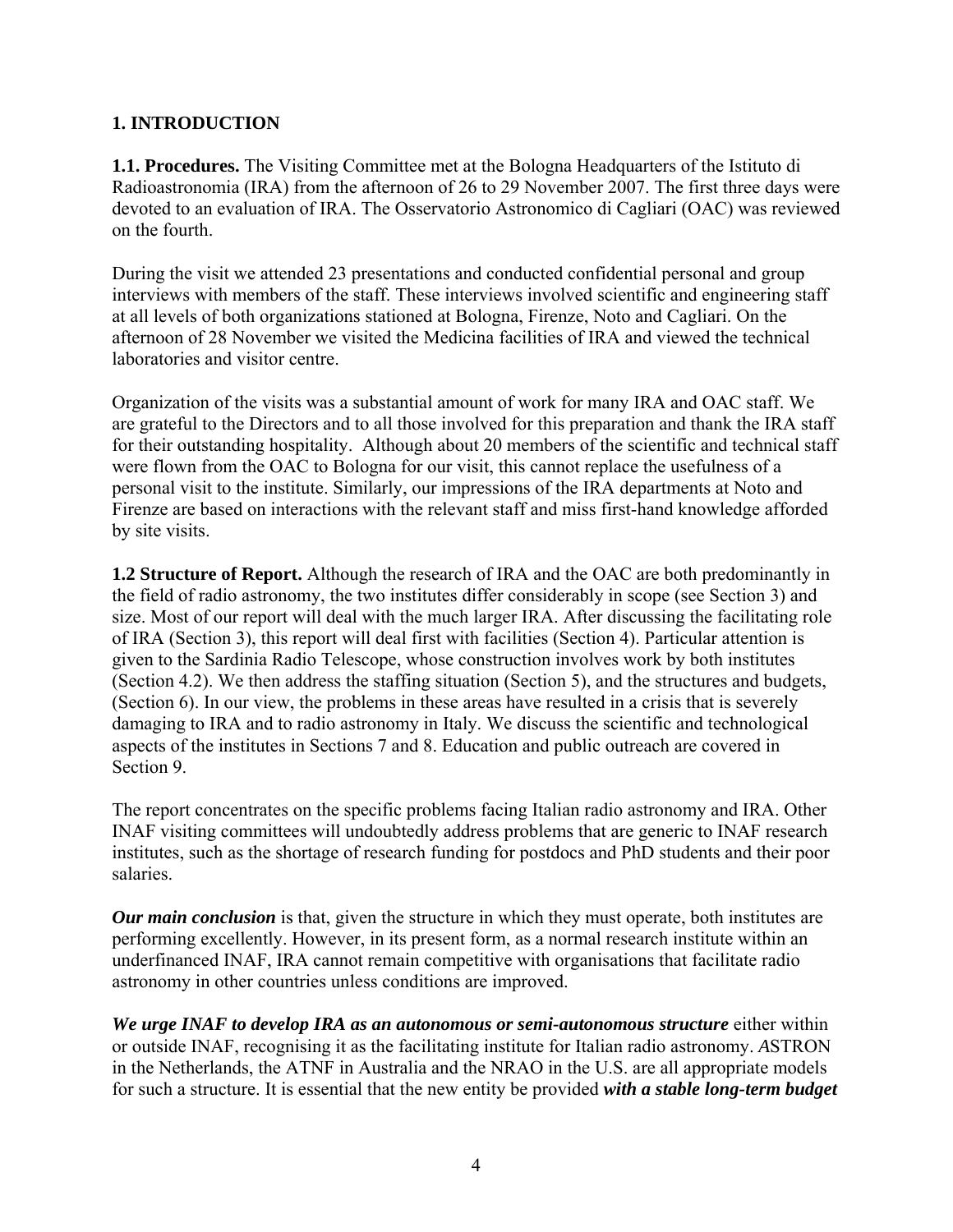*for operations, technical research and development.* Continuing the status quo will have the consequence that Italian radio astronomy will become increasingly uncompetitive internationally and may well undergo a terminal decline. However, in an autonomous structure that is properly supported, IRA can continue to prosper and excel as a leading organisation in European and world-wide radio astronomy.

# **2. UNIQUENESS OF RADIO ASTRONOMY**

Because of IRA's role as a provider of radio astronomical infrastructure, we shall first stress the uniqueness of radio astronomy as a technique in astrophysics. Optical and infrared astronomy are mainly concerned with thermal emission processes. At millimetre and sub-millimetre wavelengths radio astronomy contains unique diagnostic tools for studying thermal emission from molecular gas and dust.

Centimetre and meter-wave radio astronomy, however, provides *information about several processes that probe fundamental constituents of the Universe that cannot be observed by optical or millimetre telescopes*. Examples are synchrotron emission and neutral hydrogen. Synchrotron-emitting relativistic plasma is now known to be ubiquitous in galaxies, stars and clusters and provides unique diagnostics for studying the properties and evolution of magnetic fields. The 21 cm neutral hydrogen line also provides crucial information about evolution from the epoch of reionisation to the present time. Likewise, pulsars are cosmic laboratories through which astronomy can be used to test basic physics. We note that radio astronomy has produced more Nobel prizes in physics than any other branch of astronomy.

The importance of radio astronomy extends beyond the confines of astrophysics*.* Radio astronomy developed from electrical engineering roots and later led and exploited developments in signal processing and information sciences. Since its inception radio astronomy has frequently driven cutting edge technological developments. For example, the need to observe the faintest radio sources stimulated construction of the most sensitive radio receivers. Radio spectroscopy and interferometry led to the development of new digital signal processing approaches and pushed the limits of image processing science. Very long baseline interferometry (VLBI) has driven the development of the most accurate clocks and video recorders. Radio astronomy technology and know-how has fed back into practical applications ranging from geodesy<sup>[1](#page-4-0)</sup> and time keeping to earth remote sensing and weather satellite technology.

# **3. SPECIAL ASPECTS OF IRA – A FACILITATING INSTITUTE**

The IRA and the OAC are the sole INAF institutes involved mainly in radio astronomical research and IRA is the institute that has driven the development of radio astronomy in Italy since its inception. Furthermore, IRA is the only INAF institute with *distributed sites*, operating radio telescopes at Medicina and Noto and technological laboratories at Medicina, Noto and Firenze. Furthermore IRA together with the OAC and the Arcetri Observatory is constructing the Sardinia Radio Telescope (SRT), a new large facility near Cagliari.

<span id="page-4-0"></span><sup>1</sup> <sup>1</sup> Geodesy is an important activity of IRA. See Section 7.5.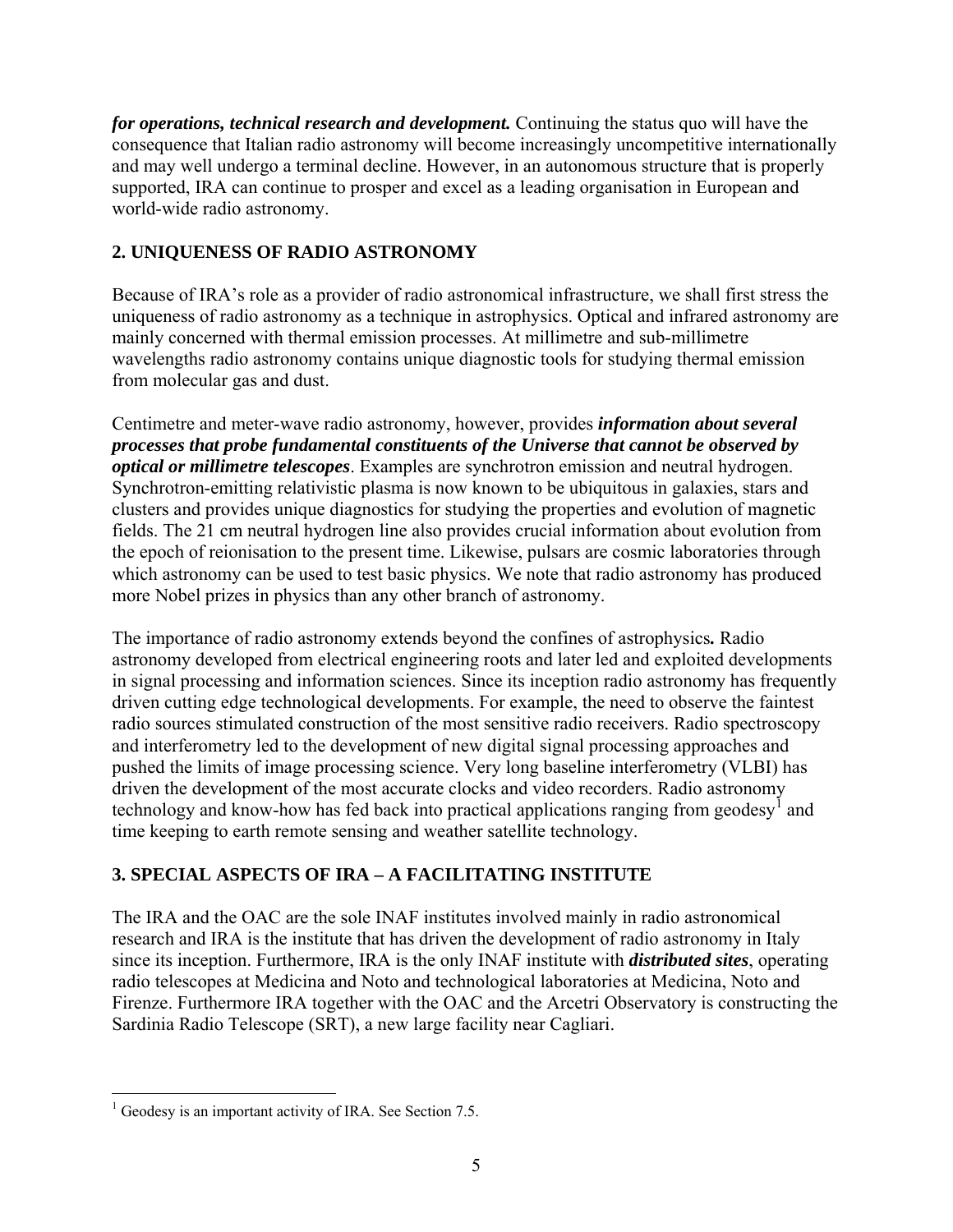IRA is *different from most of INAF's other institutes* in that it performs a facilitating function for Italian centimetre-wave and metre-wave radio astronomy, comparable to that of ESO for optical infrared and millimetre astronomy and ASI for space astronomy. Although some other INAF activities, such as participation in the Large Binocular Telescope and the Galileo Telescope, also have facilitating aspects, *IRA is the sole facilitator of centimetre and meterwave astronomy in Italy.* The tasks of IRA include operating Italian radio telescopes, conceiving, developing and participating in new national and international radio facilities and representing Italy in international radio astronomical consortia such as the EU network, "Radionet" and the European VLBI Network (EVN). In addition, the establishment of the Alma Regional Centre at Bologna will give IRA a role (together with ESO) in facilitating Italian millimetre and sub-millimetre astronomy.

Presently one of IRA's most important facilitating functions is to provide infrastructure in Italy for very long baseline interferometry (VLBI). VLBI is a unique and powerful technique because it provides the highest resolution imaging of the Universe available at any waveband, with spatially resolved information on scales down to sub-milliarcseconds.

In most countries successful institutes that have a facilitating role in radio astronomy are separated structurally from optical astronomical development. There are good reasons for this. Such a facilitating institute must have (i) a degree of long term stability, (ii) flexibility to optimise tradeoffs between operation, technical research, development strategic planning, (iii) streamlined interfaces with government and (iv) a fast decision making process, conducive to developing joint ventures with industry and international partners.

Examples of institutes with facilitating tasks similar to IRA are ASTRON in the Netherlands, the Australia Telescope National Facility (ATNF) in Australia and the National Radio Astronomy Observatory (NRAO) in the USA. *We note that these are all independent and (semi)autonomous organisations* within larger managing structures (NWO, CSIRO and AUI/NSF respectively).

# **4. FACILITIES**

**4.1 EVN Participation.** IRA plays a prominent national and international role in VLBI, mainly in the context of the European VLBI Network (EVN). The EVN, the most sensitive VLBI network in the world, is an array of mainly European radio telescopes co-founded by IRA in 1980. The Italian telescopes at Medicina, Noto and Sardinia (from 2009) are an important part of the EVN and IRA astronomers and engineers have played a crucial role in its development and exploitation.

### *There are several reasons why IRA participation in VLBI should be supported*.

(i) The EVN is making fundamental contributions to a broad range of galactic and extragalactic astrophysical research. Topics being addressed by the EVN include tracing the earliest stages of star formation by studying the evolution of galactic masers, monitoring the evolution of supernovae in nearby starburst galaxies, the physics of relativistic jet outflows in radio galaxies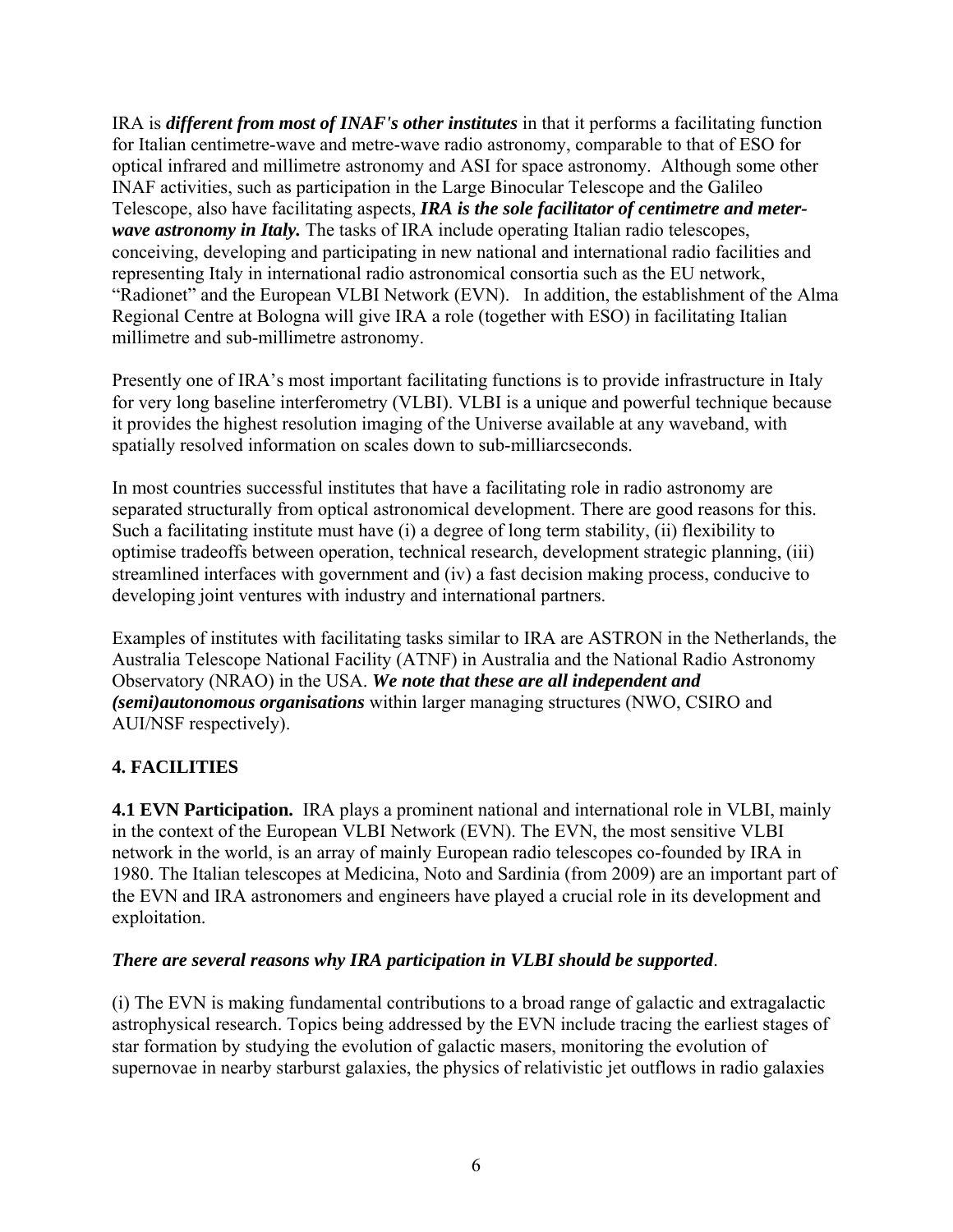and quasars, probing the local interstellar medium in distant galactic nuclei through HI absorption and probing dark matter through studies of gravitationally lensed radio sources.

(ii) Sensitivity limitations have until recently restricted the application of VLBI to relatively bright radio sources, but several developments are presently underway such as the replacement of tape recorders by fibre links that will increase the sensitivity of VLBI by more than an order of magnitude. This will broaden the astrophysical applications of VLBI enormously, allowing the study of a range of astrophysical objects and phenomena that were previously inaccessible with VLBI.

(iii) Technical developments for VLBI and the EVN are an important stepping stone in realising the Square Kilometre Array, the planned global next-generation radio telescope.

(iv) The Italian radio telescopes are an important contribution to the projected baseline coverage of the EVN. Their addition to the network substantially improves the dynamic range of the resultant EVN maps.

(v) Italian/ IRA radio astronomers are at the forefront of many international VLBI-driven research programmes.

**4.2. The Sardinia Radio Telescope (SRT)** Despite a regrettable delay in its funding and the withdrawal and re-entry of ASI into the project, the 64-meter diameter SRT is nearing completion in Sardinia. With its actively controlled surface, the SRT has the potential of operating at frequencies of up to 100 GHz. The most important applications for the SRT include VLBI participation at frequencies of  $\geq$ 10 MHz and pulsar timing. These are both research fields in which Italian radio astronomers excel. The competitiveness of the SRT in other areas depends on (i) its actual performance at high-frequencies, (ii) the speed of completion and instrumentation on competing high-frequency telescopes, such as the 100m-diameter Green Bank Telescope and the 50m-diameter Large Millimetre Telescope in Mexico which is located at a height of 4600m.

We were impressed by the progress that is being made in the construction of the SRT. However, we were surprised to hear that the telescope is being developed without a proper project manager. Commissioning of the SRT is planned for early 2009, but we learned that this may be subject to a delay of several months.

The main risks to the project are the accuracy of the telescope surface that can be achieved and possible delays in developing some of the required software. Special attention should be paid to *software development*, an item that is frequently underestimated and often determines the critical path for radio telescope projects. The Committee notes that a considerable part of the several years delay before the Green Bank Telescope was fully operational was due to software problems.

For the SRT it is planned to make use of existing software packages for the off-line data reduction. We regard this as a good decision. However it is essential to ensure that the conversion routines for transforming data from the digital backends and autocorrelators to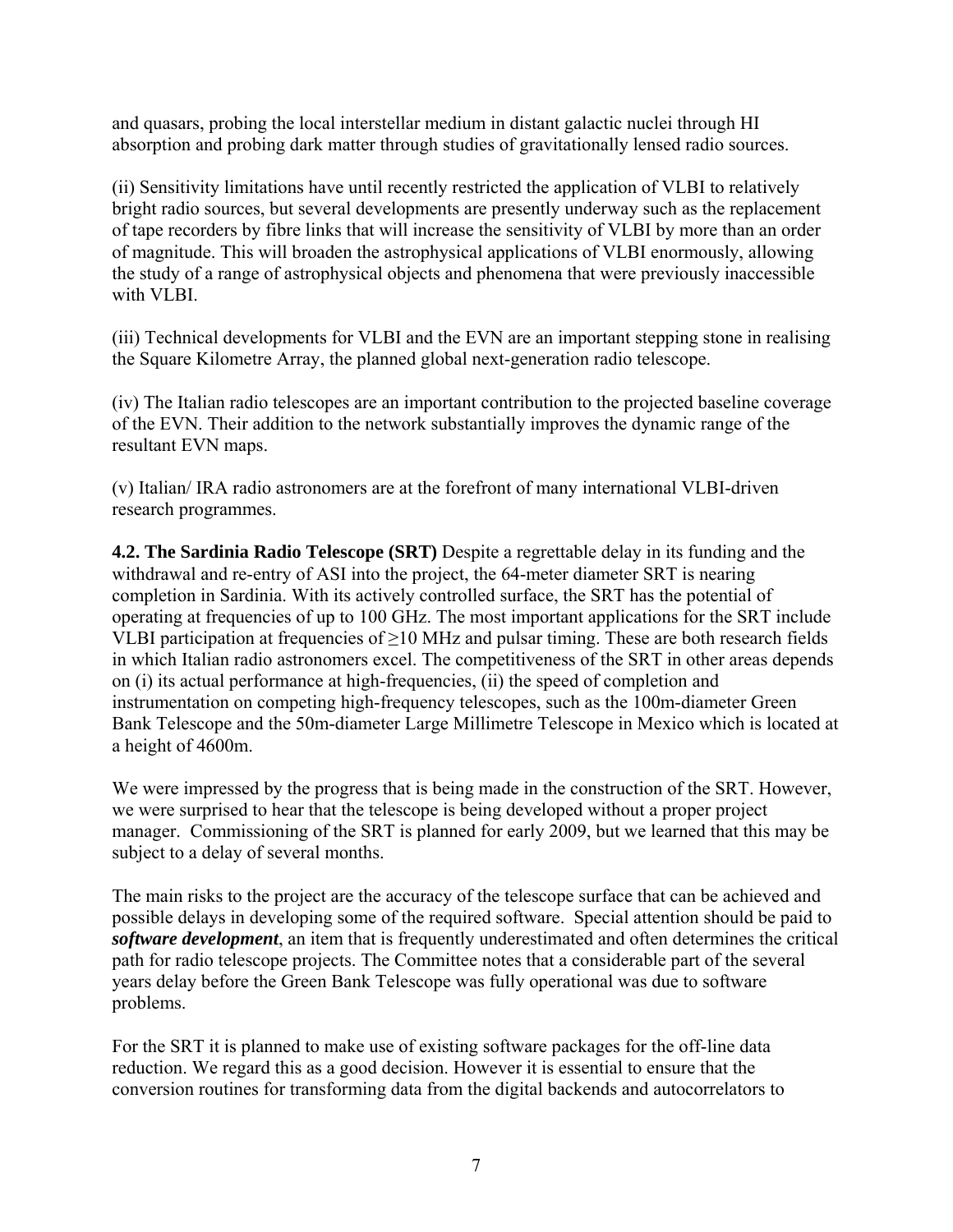formats compatible with the available software packages are completed and tested in a timely fashion

We are concerned that as yet no *organisational structure* is in place for managing the SRT after it has been commissioned. Such an operational plan is needed urgently. The plan should include detailed operational and development requirements, together with necessary manpower and budgets.

The absence of such a management plan is related to the uncertainty in how the telescope will be managed after it has been commissioned. This appears to be a highly sensitive matter amongst the parties concerned. The most logical organizational structure is that the SRT be managed by IRA. There are several reasons for this. First, VLBI was the major scientific driver for the SRT and will be one of the most important applications for it. Combining the management of all Italian radio telescopes would be more efficient and would avoid duplication of tasks. Other reasons for adopting such a management structure are the role of IRA in developing testing and integrating instrumentation for the SRT at Medicina and Firenze, the fact that the SRT was conceived by IRA and the position of IRA in European VLBI. Similar situations work well elsewhere. Examples are the Green Bank Telescope, operated by NRAO with headquarters in Charlottesville, the Australian Telescope at Narrabri, operated by the ATNF, with headquarters in Sydney and the ESO telescopes in Chile.

However, there are additional aspects of the SRT that may need to be taken into account when deciding the optimum management structure. We were informed about the regional importance of the telescope to Sardinia, the possibility that additional regional funding might be provided by the Sardinian authorities and the need to satisfy regional cultural sensitivities in the management model that is adopted. As outsiders we cannot judge the general importance of the regional dimension and this is not our task. However, given the budgetary situation for radio astronomy as a whole, it would seem important to maximise any regional contributions to the operations funding. Also, it is desirable that scientists and engineers involved with the SRT will be located close to an academic environment that can motivate them, while keeping an adequate technical staff at the SRT site to insure operations and maintenance of the radio telescope.

*We reiterate that the uncertainty in the long-term organizational structure for the management of the SRT should be resolved immediately and that an operational plan for the*  **SRT** must be developed within the next few months. The management structure adopted should be clearly defined and streamlined to optimise the operation of the SRT, with a minimum of interfaces between participating organisations.

This choice of first-generation *receivers for the SRT* appears reasonable. In particular the plans for science that can be done with the 7-beam receiver system are interesting and competitive. For the second-generation receivers, we recommend that:

(i) Priority of receiver development for the SRT should be placed on fully equipping the SRT with single-beam receivers for VLBI and pulsar timing.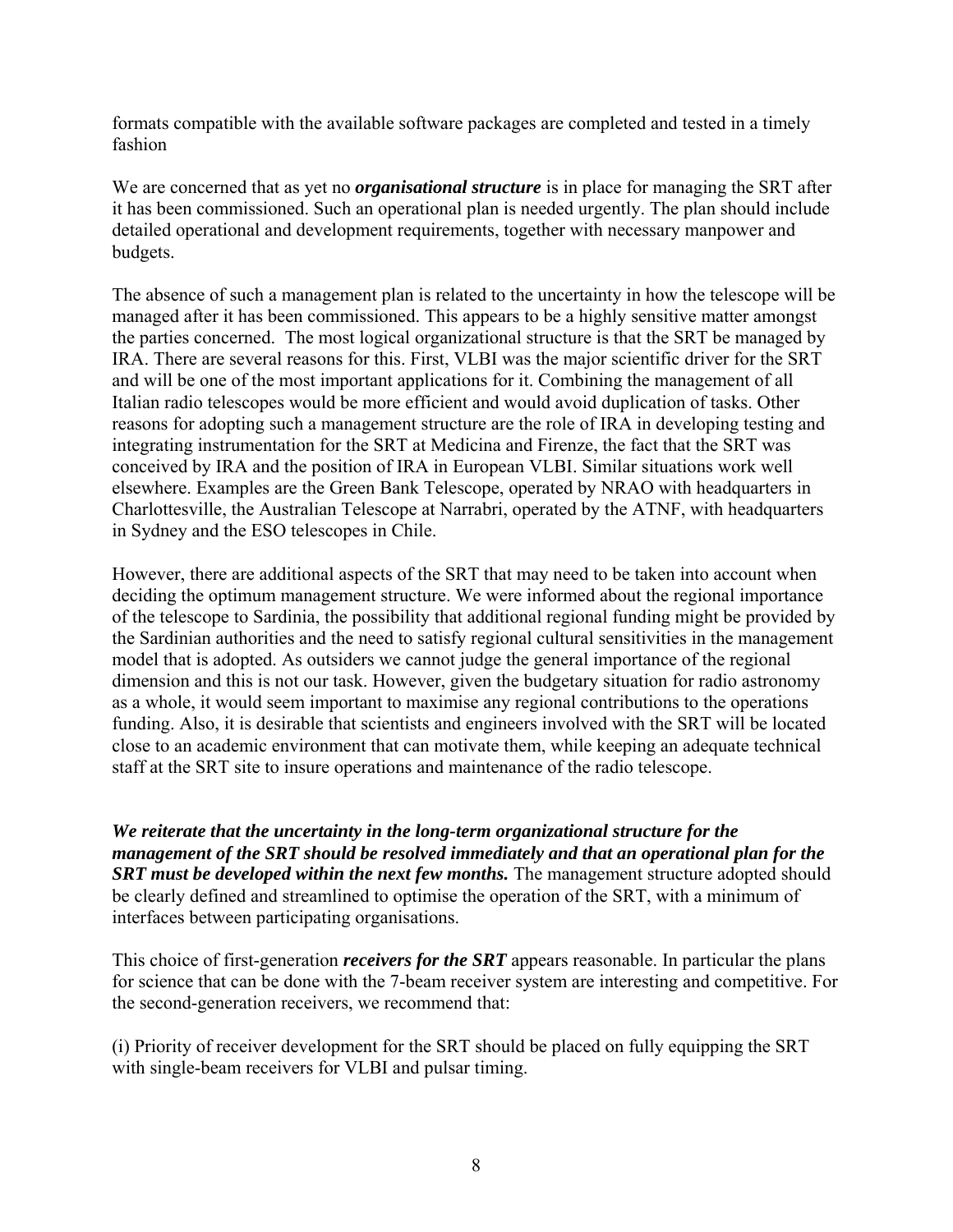(ii) Development of additional multibeam systems at frequencies > 20 GHz should await an evaluation of the high-frequency performance of the telescope and its site.

(iii) A collaboration with external groups should be considered for providing some additional sophisticated receivers, such as high-frequency multibeam receivers...

(iv) User input should be solicited from interested users throughout Italy on additional large projects for the SRT that require receiver development. However, before sanctioning additional receiver or other development for such projects, their international competitiveness should be carefully reviewed. A direct competition with organizations with larger telescopes should be undertaken only if the science, the performance limits of the SRT and the weather conditions can ensure an advantage for the SRT. Because of the large lead-times in constructing receivers, it is advisable to start such a process with a user meeting during 2008.

**4.3 The Medicina and Noto Radio Telescopes** The Medicina and Noto telescopes provide very *important coverage in projected baseline for the EVN*, thereby enhancing the dynamic range of its images. The continued use of both telescopes for VLBI should be supported. The Noto telescope, together with the SRT, it is one of the six telescopes in the EVN that operate at frequencies of 20 GHz and higher and there is a possibility of upgrading the Medicina Telescope for operation at up to 45 GHz. In addition to its role in VLBI, the Medicina Telescope is an important test bed for developing instrumentation for all three Italian radio telescopes, including the SRT. We regard the use of Medicina and Noto in single dish mode as less important than their use as VLBI elements.

In view of the budget problems and the need to support the operation of the SRT, we suggest that an attempt be made to secure additional external funding to support the operation of the Noto telescope, in as far as it continues to be operated as a single dish. Possible funding sources could be the EU trans-national access programme or  $ASI^2$  $ASI^2$ . Operating the NOTO telescope with reduced IRA manpower, e.g. as a joint venture with the University of Catania and/or the Catania Astrophysical Observatory is another option that could be investigated. Closer interaction of the IRA scientists with those at the Catania University and Observatory would have an additional advantage. It would help counteract the relative scientific isolation of the IRA group at Noto.

**4.4 The Northern Cross, LOFAR and SKA.** IRA astronomers and engineers are involved in several developments in preparation for the Square Kilometre Array (SKA). SKA is planned as the next-generation global radio facility that will define radio astronomy for several decades, starting in about 2015. SKA has as its goal providing two orders of magnitude increase in sensitivity over existing facilities at metre to centimetre wavelengths. To achieve this goal will require a telescope with one square kilometre of collecting area - one hundred times more collecting area than the Very Large Array (VLA). IRA is playing an important role in the development and planning of SKA. IRA is presently involved in several activities in preparation for SKA. It is important that these activities be properly supported to maximize the influence and presence of Italy in SKA.

<span id="page-8-0"></span><sup>&</sup>lt;sup>2</sup> We note that ASI presently supports the Matera radio telescope and gives partial support to the SRT. It might be worth exploring with ASI the possibility of including the Matera and Noto telescopes in a combined geodesic and astronomical network operated by IRA, with partial funding by ASI.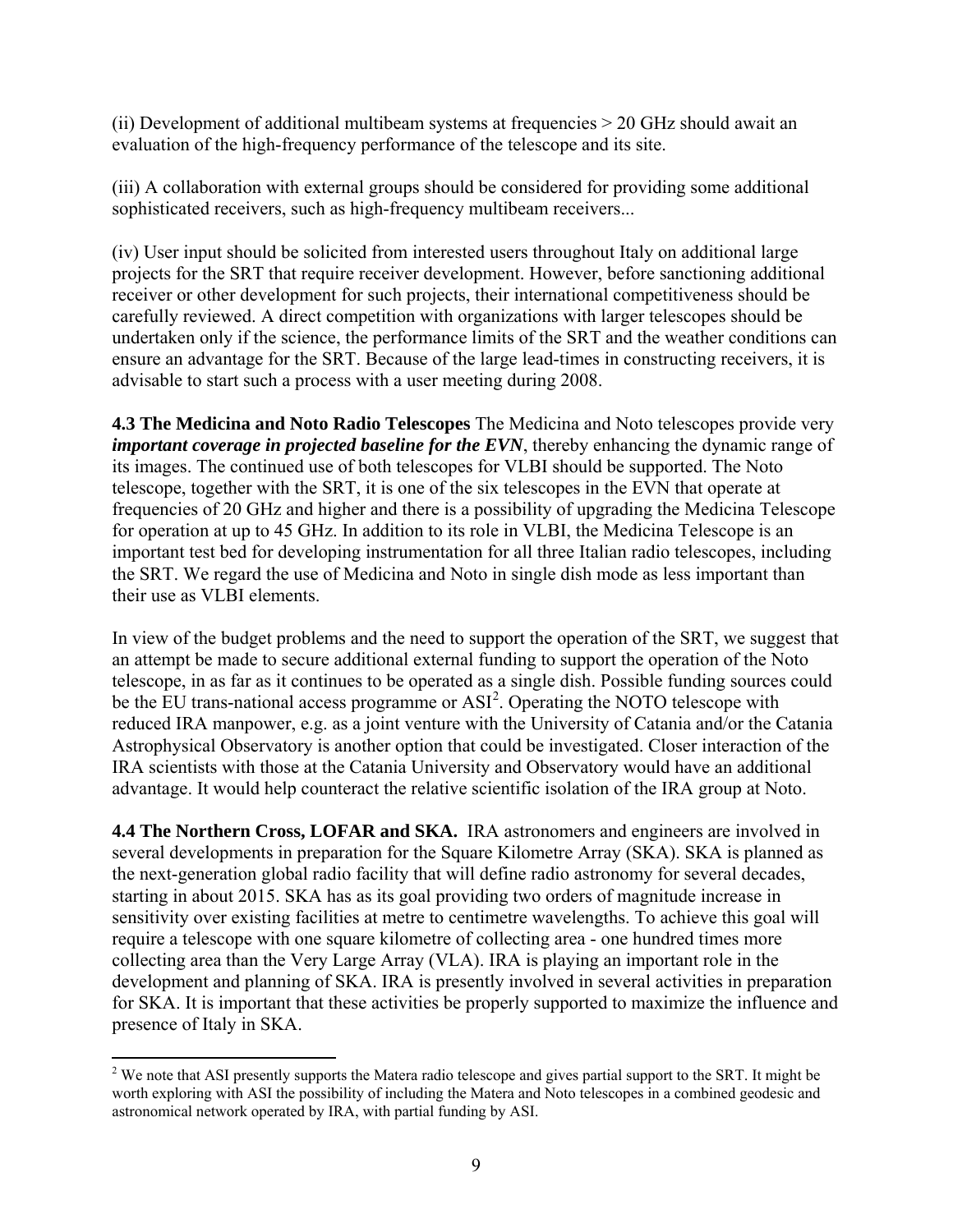Several pathfinder facilities are being developed on the road to the technology and astronomy of SKA. One of the most important of these is the Low Frequency Array (LOFAR) presently being constructed in the Netherlands, with extensions in Germany and the United Kingdom. This is a facility designed to explore the Universe at frequencies of  $\sim$  30 MHz to  $\sim$  240 MHz with unprecedented depth using phased arrays. Becoming involved with LOFAR is an excellent way for IRA to exploit their existing scientific and technical expertise, on the way to securing a more substantial role in SKA. The science of LOFAR surveys dovetails well with the scientific interests of IRA staff in clusters and surveys. With support from Bologna University, IRA has equipped part of the east-west arm of the Northern Cross as a first step in becoming involved with LOFAR. *We applaud this initiative.* The resultant low-frequency interferometer with the LOFAR core in the Netherlands will be an interesting test and development facility that will also do a limited amount of science.

LOFAR is presently evolving from a purely Dutch array to a European facility, with baselines of several hundred kilometres. LOFAR stations are already funded in several countries outside the Netherlands. Obtaining a more significant role in LOFAR (e.g. placing standard LOFAR stations at the Italian radio telescope sites, or completely equipping the Northern Cross for operation at LOFAR frequencies) would require  $0.5 - 3$  M $\epsilon$  of additional funding. However, this would (i) build on Italian involvement in the EVN, (ii) amount to only a small increment in the total cost of Italian radio astronomy infrastructure and (iii) be an excellent stepping stone to a larger degree of involvement in SKA.

The development of technology for SKA in Europe is being supported by the EU. IRA is involved in several cutting-edge technological developments in this area, including development of optical links, phased arrays and new techniques to excise radio frequency interference (RFI).

 Long-baseline interferometry, involvement with LOFAR and the development of the necessary forefront technology are all logical stepping stones on the road to SKA. These developments should be supported and strengthened, if at all possible.

**4.5 The ALMA Regional Centre.** The Atacama Large Millimetre Array (ALMA) is the largest ground based project in astronomy. The facility is planned to be finished in 2012, with a start of 'early science' in 2010. ALMA will be used to investigate the 'cool universe', focusing on broadband emission from dust and spectral lines from atoms and molecules. It will provide high resolution images of protostars, star-forming regions, dust enshrouded galaxies, as well as objects in our solar system. ALMA will study molecules and dust in galaxies and quasars at high redshift and should provide cosmologically important information on galaxy evolution. ALMA images will complement high angular resolution centimetre measurements, as well as optical and infrared results. The angular resolution of ALMA will exceed that of the Hubble Space Telescope.

The ALMA Regional Centre (ARC) node at IRA in Bologna was proposed in an "Expression of Interest" sent to ESO in March 2005. The Bologna ARC will carry out essential tasks for Italian ALMA users that are not funded by ESO in the core ALMA program. The mission of the ARC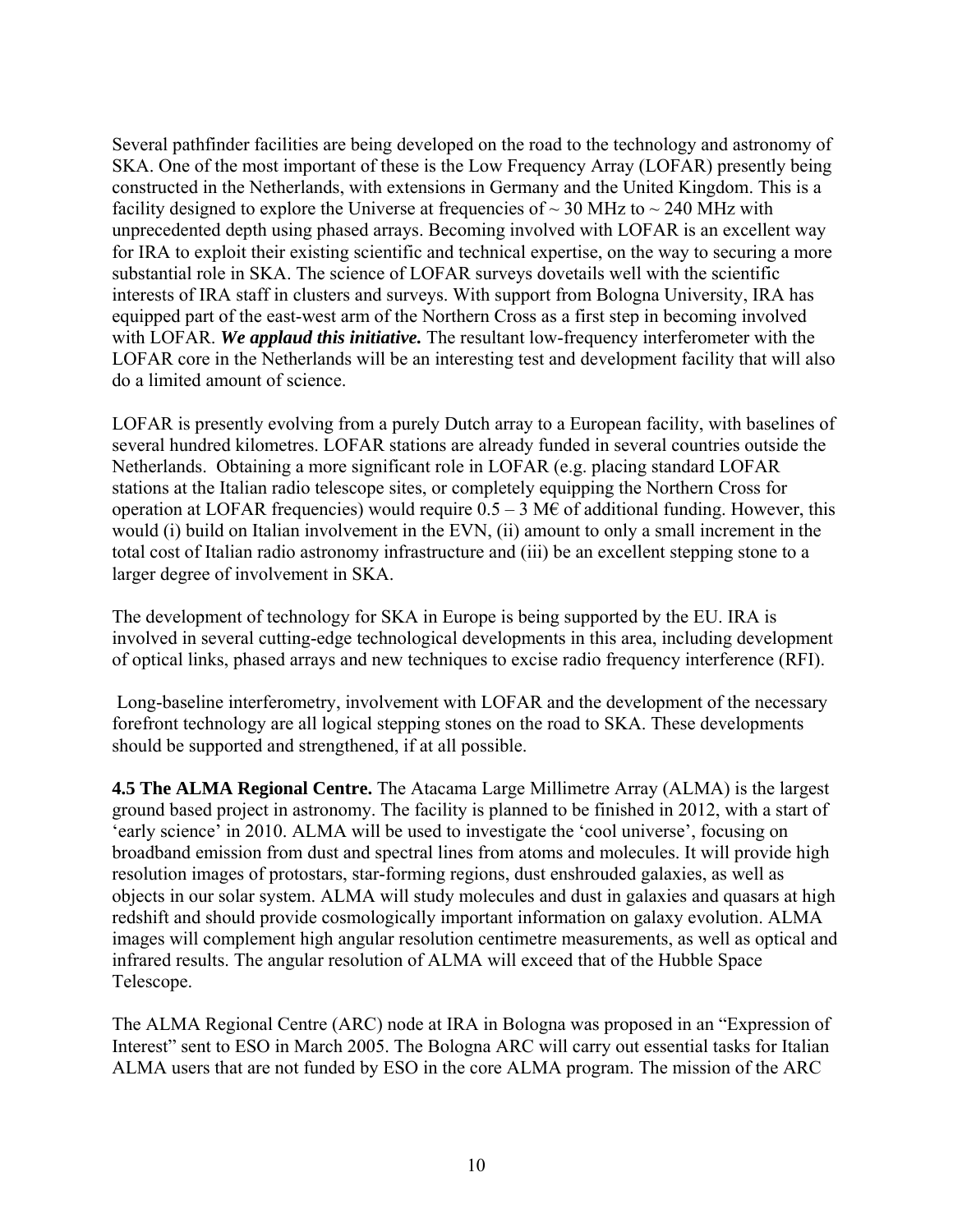node will include observer support, development of specific software for Italian users and stimulating the use of ALMA in Italy.

The Bologna ARC node is foreseen as being staffed by 3 permanent scientists, an ARC Manager, a system manager and an administrative assistant, together with 4 post doctoral fellows. At present, office space, the ARC Manager and 2 postdoctoral fellows are envisaged. In the "early science" phase of ALMA it is essential that non-specialist users are given extensive help to produce science based on observations with ALMA.

We regard the creation of the Italian ARC node at Bologna as an excellent initiative and an important step in optimising Italian participation in ALMA. The proposed staffing levels are a minimum for carrying out the tasks of such a regional centre, provided they are supported with stable funding. As with other facilitating positions with IRA, it is essential that the temporary postdoc positions are provided with long-term funding so that internationally competitive threeyear contracts can be offered. We also regard it as important to bring the ARC node at Bologna to full strength before the "early science" with ALMA begins.

Given the multiwavelength research activities of most of the IRA staff, we expect interest in ALMA within IRA and Italy as a whole to grow as the time to submit proposals approaches. The appointment of young permanent staff with interests in this area would be an obvious way of stimulating additional interest.

## **5. THE STAFF CRISIS**

We regard the staffing situation at IRA as causing a threat to the future of the institute and of Italian radio astronomy in general. To summarise the problems:

\* There has only been one appointment to the scientific staff of IRA since 2001.

\* The age distribution of scientific staff is extremely skewed towards older researchers, with about 8 of the 24 scientists on the verge of retirement.

\* There appears to be virtually no prospect for promotion between career levels, either for the scientific or technical staff. Furthermore, we learned that no scientist under 45 has reached the level of Associate Professor. This is in contrast to the situation in comparable organisations abroad. In the case of the technical staff, the poor career prospects are exacerbated by the low salaries in comparison with industry.

\* The centralised system for recruitment via an examination and national allocation of positions is peculiar to Italy. It is clearly unsuitable for a facilitating institute such as IRA that is charged with the operation and development of astronomical infrastructure. In such an organisation it is essential to be able to plan ahead and match the scientific and technological expertise of the staff to the necessary tasks.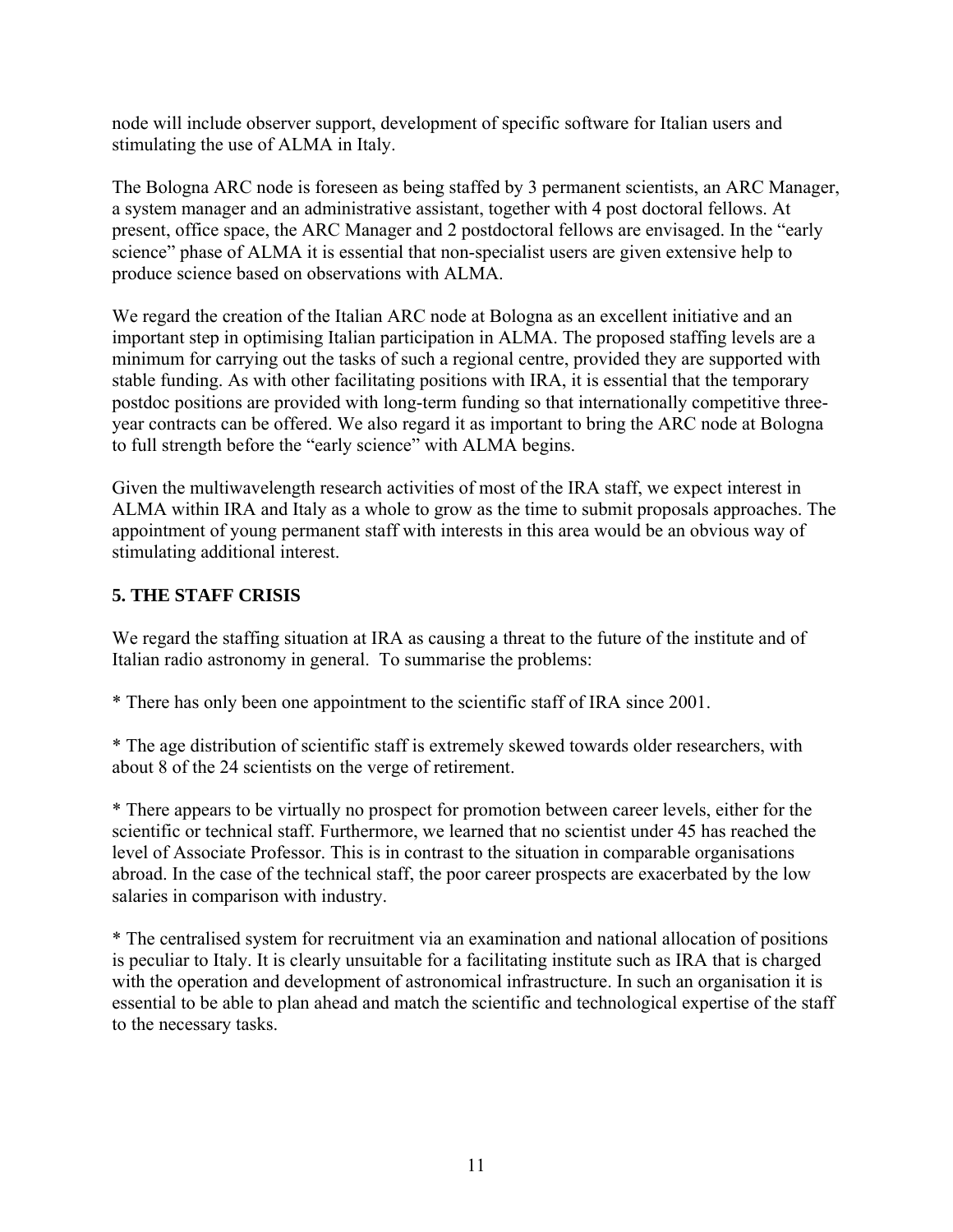\* There is a chronic lack of administrative staff at IRA. Even the Director of IRA does not have a secretary. Again, this is an inefficient use of resources and the wrong way to run a facilitating institute.

\* The funds available to support postdocs and PhD students are insufficient. Although we understand that this is a general problem for INAF institutes, the lack of young researchers appears much more pronounced for the IRA than for the OAC. The poor salaries, short-term contracts and general lack of research funding makes it unattractive for foreign postdocs and PhD students to take up positions in Italy.

The scientific staffing problems appear less acute at the OAC than at IRA. In contrast to the institute at Bologna several junior appointments were made at Cagliari during the last few years. This appears partly due to the injection of regional funding into the OAC. We note that whereas there is a lack of senior radio galaxy researchers at the OAC, there is a lack of junior radio galaxy researchers at IRA Bologna.

*Despite the problems mentioned above, we were impressed by the high quality of the scientific and technical staffs of both IRA and the OAC.* An excellent feature of the IRA staff demographics that deserves commendation is the presence of women in senior positions. IRA has had two women directors during the last decade.

# **6. BUDGETS, FLEXIBILITY AND STRUCTURE**

We note that the normal budget of the IRA has decreased substantially since it was incorporated into INAF. In a situation where less than 15% of the budget is flexible, it would appear impossible for INAF to support a facilitating institute such as IRA. We therefore regard the decision to move IRA from a structure within the Research Council to a structure within INAF as unfortunate.

In our view, the mission of IRA in operating and developing radio astronomical infrastructure requires:

(i) A stable integral budget for salaries, operations maintenance of facility infrastructures, technical research and development and new initiatives (e.g. LOFAR and SKA), comparable with similar institutes abroad.

(ii) Autonomy in controlling the integral institute budget.

(iii) Authority to participate in international ventures, independent of central control by INAF.

We commend IRA for supplementing the normal budget of the institute with additional sources of project funding, e.g. from the EU and industry. As an autonomous structure IRA would be in a stronger position to seek external funding from industry.

Provided IRA can be reorganised as an autonomous or semi-autonomous structure with a stable integral budgets, we suggest that this institute be invited to take the lead in developing a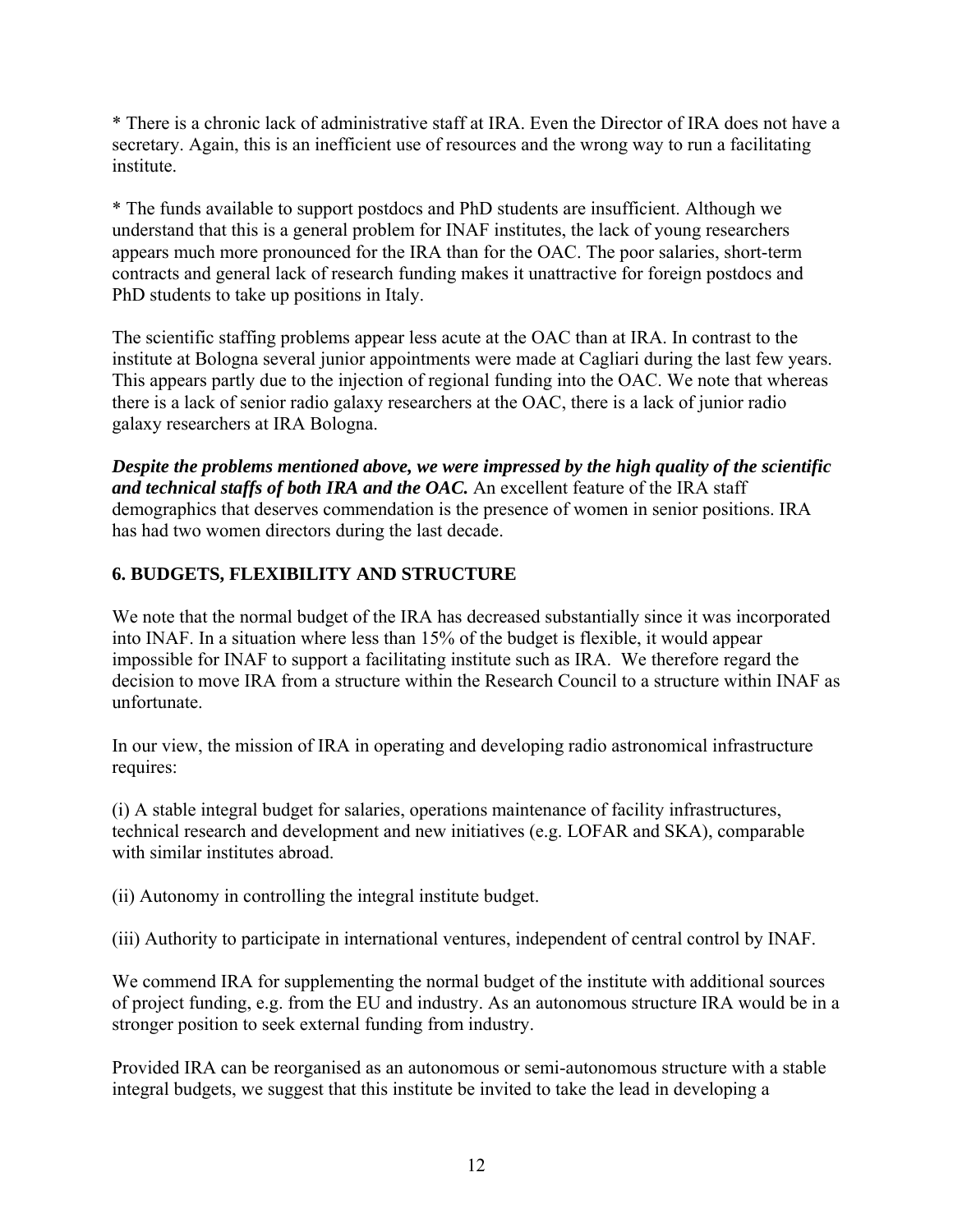prioritized long-term strategic plan for Italian radio astronomy, with participation of the external radio astronomical community. The plan should integrate scientific and technological drivers and take into account involvement by Italy in the SKA and its pathfinders. Special attention should be given to succession planning, in order to ensure preservation and development of the necessary technological and scientific expertise. However, the development of such a plan would only be useful after organizational changes have been affected, but not with the present unstable budgets and lack of flexibility in staffing.

In a broader context, we suggest that INAF should consider instituting an independent visiting committee to review administration matters within the INAF organisations as a whole. Such a review could consider the efficiency of administrative procedures and the balance of administrative resources between the institutes and the central INAF organisation. It would be wise to include a few scientists and some experts experienced in administrative procedures in non-Italian research institutes on such a committee.

# **7. SCIENCE OF IRA AND OAC**

**7.1 General Remarks.** Despite the staff crisis and budget uncertainty *the productivity of both institutes has been high, with staff playing an international leadership role in several fields and large numbers of invited reviews.* We shall address some of these activities in more detail.

**7.2. Surveys, radio galaxies and clusters of galaxies** Extragalactic radio sources are important as laboratories for studying high-energy processes and as probes of massive galaxies and clusters and their evolution. Since their seminal surveys with the Northern Cross in the nineteen sixties, scientists from the Bologna group have been major players in studying all aspects of extragalactic radio sources and their evolution. IRA scientists have built on their expertise at radio wavelengths to carry out multiwavelength studies of radio sources using front-line facilities throughout the electromagnetic spectrum, including space facilities such as HST, Spitzer, Chandra and XMM. This science is of high quality and has had considerable impact on the field. Bologna-led surveys have played an important role in the cosmological interpretation of radio source counts and multivariate luminosity functions. Studies of radio sources in clusters have provided fundamental observations of radio halos and cluster magnetic fields and their relation to the hot X-ray gas. Important Bologna results on the nature of radio sources include topics as diverse as the forming of relativistic jets on sub-parsec scales with VLBI, through the fuelling of their nuclei with the HST to studies of ageing of synchrotron-emitting electrons in the oldest giant megaparsec-scale radio sources within and outside clusters.

There is also a small but excellent radio galaxy group at OAC, composed of junior staff researchers. Most members of this group were trained at Bologna and there is considerable collaboration between the OAC and Bologna groups. An additional interest of the OAC radio galaxy group is in the study of  $H_2O$  megamasers, a field where in which have made fundamental contributions.

Again, we note that whereas there is a lack of senior radio galaxy researchers at the OAC, there is a lack of junior radio galaxy researchers at the IRA Bologna.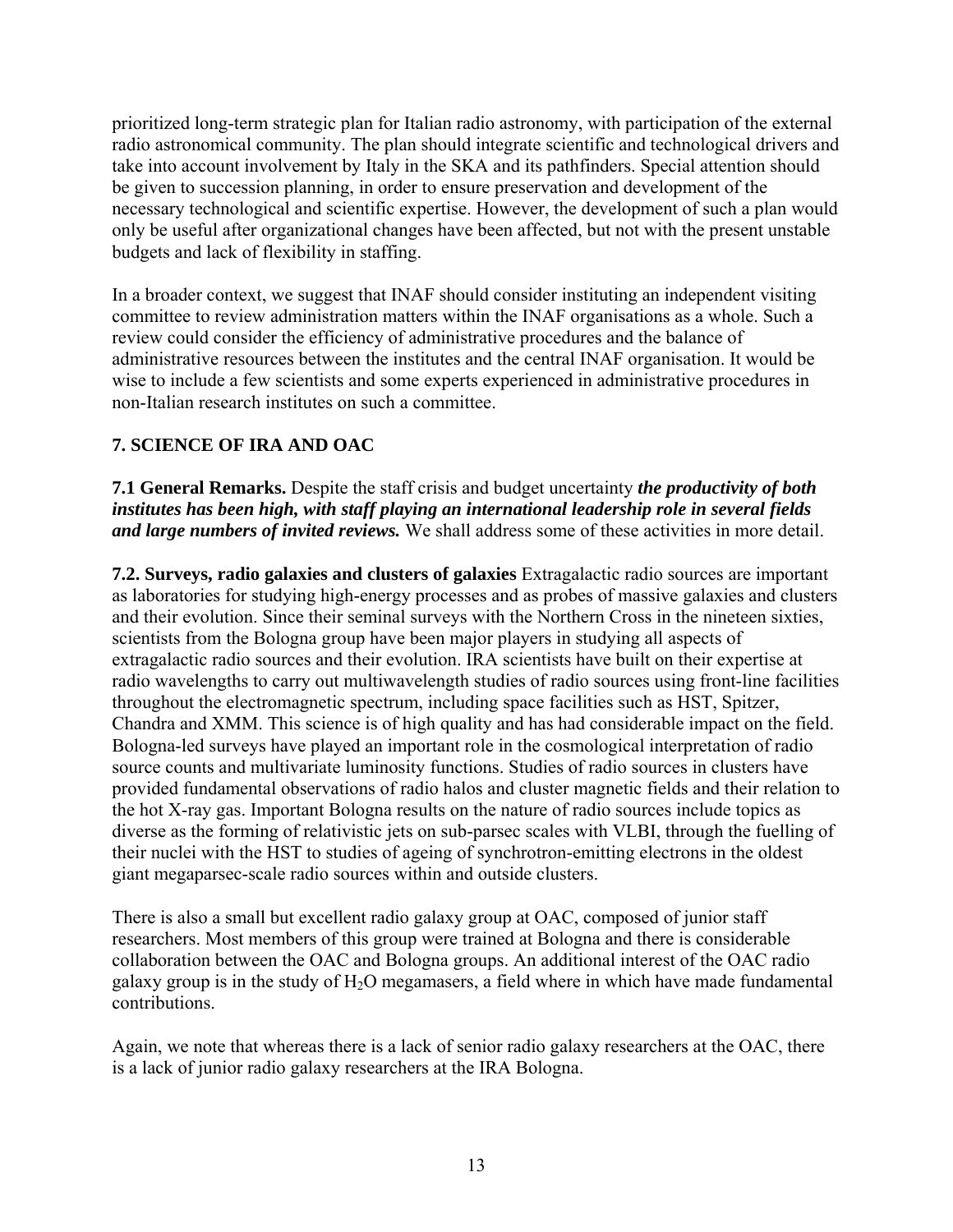**7.3 Pulsars (OAC).** The Cagliari group has an excellent track record in pulsar research. The group has contributed important hardware and software to the Parkes Survey, which in recent years doubled the total number of known pulsars, and it discovered the first double pulsar. Pulsars are interesting in their own right, but perhaps even more so, on account of their applications as accurate clocks. Thus the double pulsar, discovered by the Cagliari group, provides extremely accurate tests of general relativity. Other binary pulsars provide accurate neutron stars masses, and through these constrain the equation of state - i.e. quantum mechanics at supranuclear densities. Through the dispersion of the pulse arrival times, the hot interstellar medium can be studied at otherwise inaccessible scales. With the Sardinia Radio Telescope Cagliari pulsar researchers can be expected to continue its successful collaborations with other pulsar groups, (e.g. Jodrell Bank and Sydney) in pursuit of these studies. Observations with the Pulsar Timing Array can potentially discover gravitational waves from the Big Bang. The dualfrequency receiver is eminently suited for this and other pulsar work, in allowing accurate correction for time-dependent dispersion. However, the delay in completion of the SRT means that pulsar survey work (e.g. pulsars in globular clusters) faces stiff competition from the superior GBT.

**7.4 Interstellar medium, star formation (IRA) and astrochemistry (OAC)** Research on star formation and the dense interstellar medium is carried out by IRA both at Bologna and Firenze. The larger group at Firenze – that focuses more on nearby galaxies – takes good advantage of its close interaction with colleagues at the Arcetri Observatory, hampered only by an apparently limited access to university students and a lack of own funding for postdocs. The small group at Bologna has fruitful collaborations with Italian and international colleagues. Although observations with the Medicina 32m telescope form an important part of the research, the focus appears to be shifting towards millimetre and submillimetre interferometric observations.

The astrochemistry group at OAC has a broad approach, covering laboratory spectroscopy, computational chemistry, chemical modelling and observations, with a focus on planetary environment and complex molecules. It would seem natural that in the future, their observational work should focus on the SRT and ALMA. ALMA images will provide astrochemists with more accurate estimates of abundances and allow the locations of individual species within galaxies to be pinpointed for the first time, The extension of astrochemical studies to extragalactic astronomy will be a growth area during the ALMA era and would be a logical future activity for this group.

**7.5 Geodesy (IRA)** The geodesy group within IRA is a very active one. It participates regularly in geodetic VLBI observations. Members of the group have measured the relative motion across Italy of four crustal plates, combining GPS measurements with VLBI using the Medicina, Noto and Matera telescopes. With VLBI the group monitors the wider European and Mediterranean crustal deformation; monitor the tropospheric water vapour, and serves as part of the international geodesic network. This latter application requires accurate local ties, with everything this implies, e.g. accurate knowledge of telescope deformation under gravity. Finally, it participates in geodetic research at Antarctica. The international connections of the group, e.g. in the Intenational VLBI Service are excellent.

To maintain the excellence of geodesy at IRA in the future, several actions are required.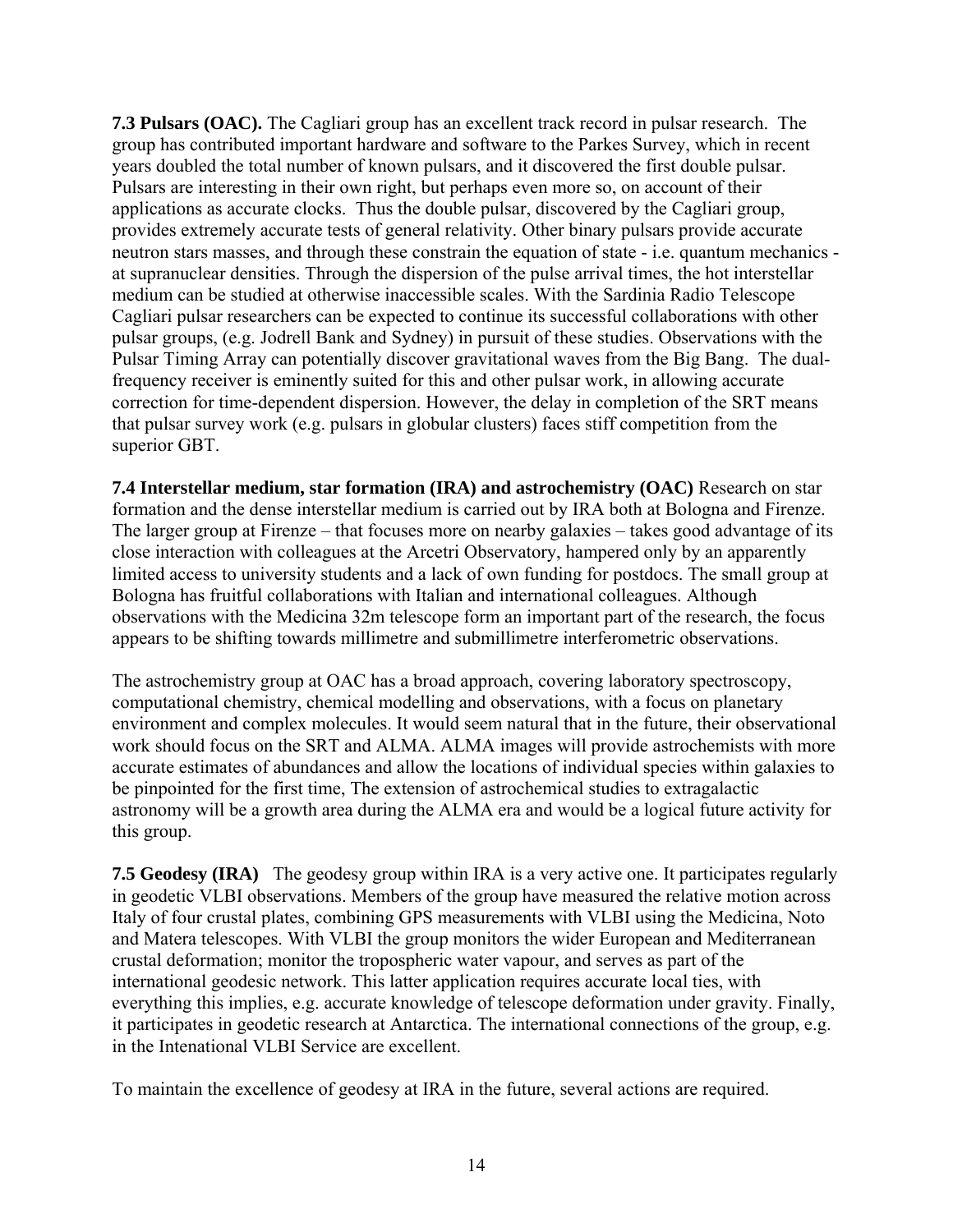(i) A more stable group size should be established. With two graduate students finishing, the group will be halved.

(ii) Geodesy should be recognised as an integral and individual part of INAF in the statutes of the INAF/IRA, so that the geodesy group can enter into agreements with other geodetic research groups nationally and internationally.

(iii) Integration of the Matera Telescope into the IRA network with the Medicina, Noto and Sardinia telescopes would greatly enhance the geodetic research (Section 4.3).

We suggest that the feasibility and desirability of these three actions, and the integration of the IRA geodesy in other Italian geophysical research, are investigated and discussed in the longterm planning for the future of IRA and of Italian Radio Astronomy (Section 6).

## **8. TECHNOLOGY DEVELOPMENT**

We were impressed by the technological developments that we saw during our visit to Medicina and the technological projects that we heard are being pursued at Firenze and Sardinia. The quality of the technological staff is high and we commend their enthusiasm.

The major *front-end developments* are devoted to the Sardinia Radio Telescope (SRT). At present, there is a dual frequency 0.4 GHz and 1.4 GHz system, a 5.7 to 7.7 GHz single beam system for Very Long Baseline Interferometry (VLBI), and a 20 GHz seven beam system for single dish mapping. The seven beam system is being installed on the Medicina radio telescope. Judging by the receivers we saw at Medicina, all of these Front Ends should be internationally competitive. The use of relatively inexpensive cooled high mobility transistor (HEMT) amplifier front ends should be possible up to 100 GHz, the limit of the SRT. We discussed the receivers for the SRT at length in Section 3.2. The technological accomplishments of the IRA receiver development groups are excellent. Their collaborations and participation in international instrumentation projects (e.g. Herschel and BLAST) have obtained high recognition and visibility.

The *back end developments* at the IRA are also very impressive. The prototype of the VLBI formatter is an important contribution to maintaining the operation of the European VLBI network at a high level. This project is now completed and digital base-band converters are being made in Noto following an endorsement by the EVN.

The next projects will be the development of continuum back ends and spectrometers for the SRT. The continuum backend development will start with a 2 GHz wide component with the aim to cover 28 GHz, the bandwidth to be expected from HEMTs at the higher frequencies possible with the SRT. We expect that these spectrometers will be competitive internationally, provided that the relevant software is made available in a timely fashion.

# **9. EDUCATION AND OUTREACH**